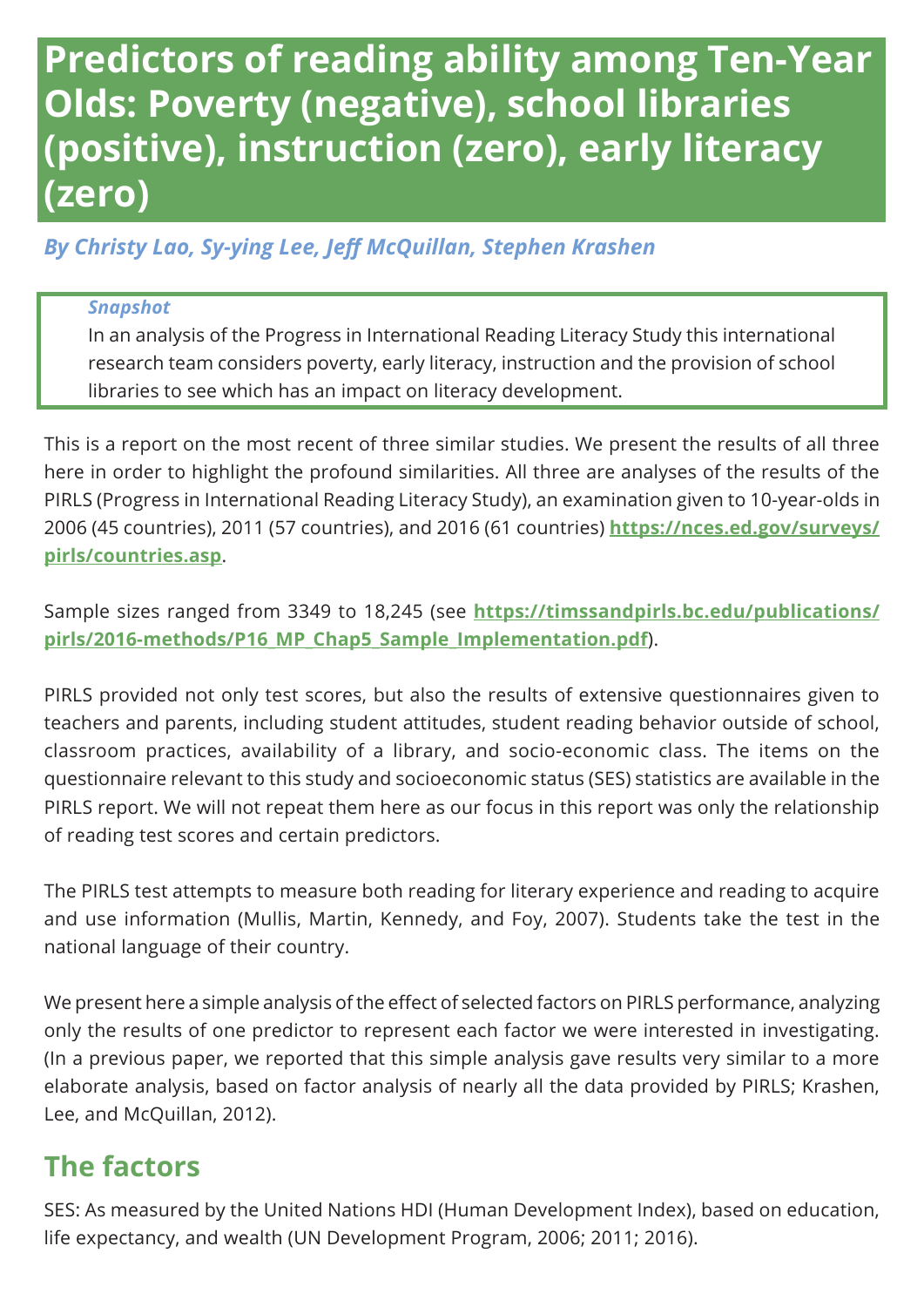The measure of independent reading used was the percentage of students who read independently in school every day or almost every day in each country. This predictor was only investigated in the 2006 study.

LIBRARIES: In the 2006 study, the library factor was represented by the percentage of school libraries in each country with over 500 books. In 2011 and 2016, the library factor was represented by the percentage of school libraries in each country with at least 5000 books.

INSTRUCTION: Based on the number of hours devoted to reading instruction in each country.

PARENTAL READING (included only in 2011 and 2016): The percentage of parents in each country who say they like to read 'very much.'

EARLY LITERACY: The percentage of parents who reported that their children were able to do three of the following five tasks well and others 'moderately well' before starting school: (1) Recognize most of the letters in the alphabet, (2) Read some words, (3) Read sentences, (4) Write letters of the alphabet, (5) Write some words. In 2016, a rating of 'very well' was also asked about 'read a story' and the ability to do three other three tasks 'moderately well.'

CLASSROOM LIBRARIES: **[PIRLS provides data for each country on the presence of a classroom](http://timssandpirls.bc.edu/pirls2016/international-results/pirls/classroom-instruction/classroom-libraries/)  [library](http://timssandpirls.bc.edu/pirls2016/international-results/pirls/classroom-instruction/classroom-libraries/)** with at least 50 books, three magazines, library use, and whether students could take books out, but does not provide details on how this data was used in the statistical analysis.

The data was analyzed using a very useful statistical tool, multiple regression.

## **Multiple regression**

With multiple regression, a researcher can determine the impact of one variable, while holding the effect of other variables constant. For example, in the studies included here, we report on the impact of poverty and on the impact of having a school library. In the 2006 analysis, these two predictors were correlated: Schools with less poverty were more likely to have a school library with at least 500 books (r = .35). Multiple regression tells us the impact the library has 'pretending' that poverty level and the presence of a library are not related. In statistical jargon, the impact of poverty is 'controlled.' This is reflected by the 'beta' in table 1. 'Beta' means the effect of a predictor on scores on the PIRLS examination uninfluenced by other predictors, those included in the table as well as others in the analysis.

Thus, multiple regression allows us to examine the effect of several predictors at the same time, while controlling for their effects on each other.

The r2 at the bottom of each table tells us the contribution of all predictors combined. In table 1, for example, r2 = .63. This means that if we know the contribution of all the factors listed (SES, SSR, library, instruction), this provides 63% of the information we need to predict their PIRLS scores.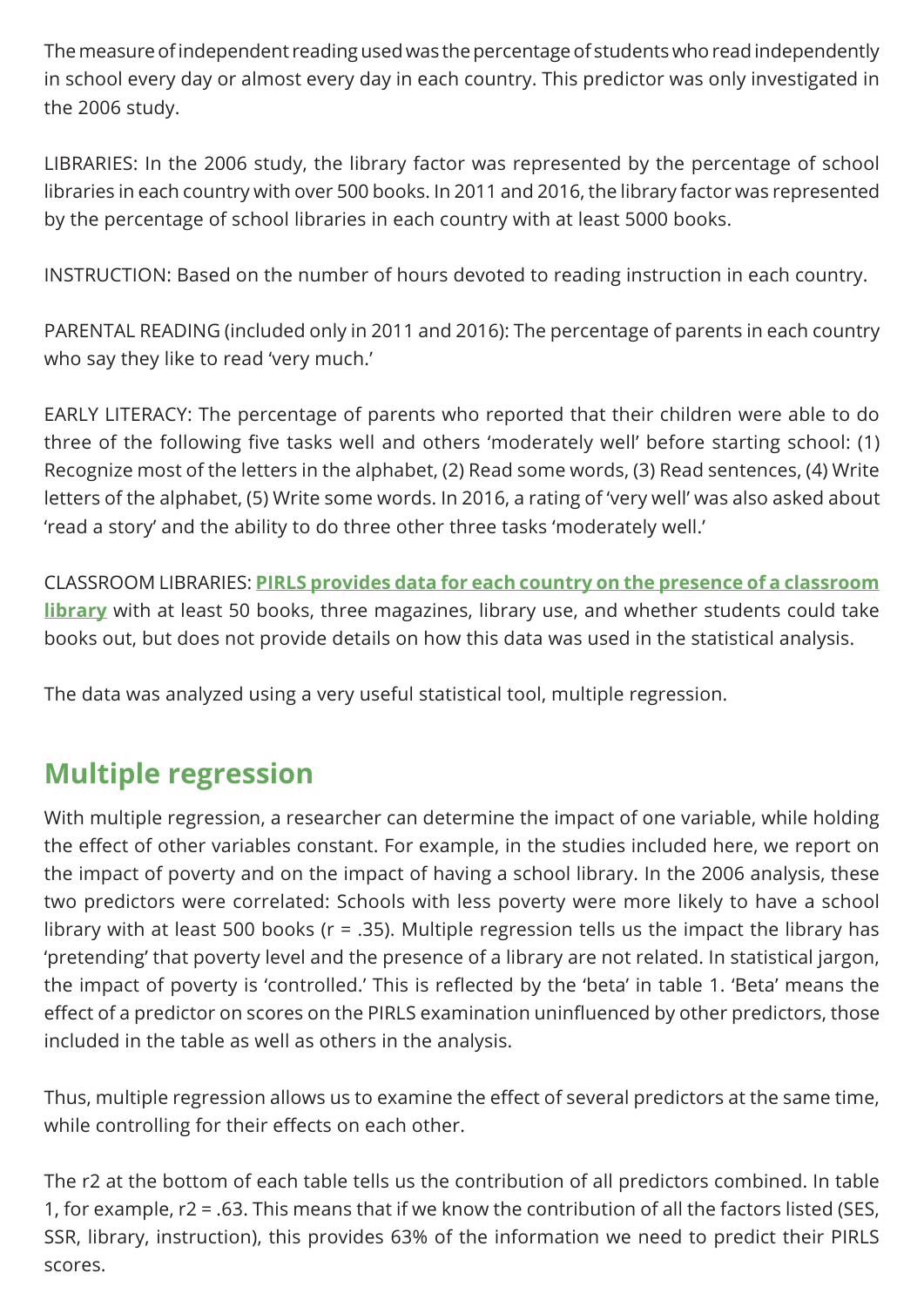Tables 1, 2 and 3 present the results of multiple regression analyses for 2006, 2011, and 2016.

| Predictor              | beta     |       |
|------------------------|----------|-------|
| <b>SES</b>             | $-0.41$  | 0.005 |
| Independent<br>Reading | 0.161    | 0.143 |
| Library                | 0.346    | 0.005 |
| Instruction            | $-0.186$ | 0.085 |
| $r2 = .63$             |          |       |

Table 1: Predictors of PIRLS scores, 2006

Table 2: Predictors of PIRL scores, 2011

| Predictor            | beta     | P    |
|----------------------|----------|------|
| <b>SES</b>           | $-0.52$  | 0.01 |
| Library              | 0.2      | 0.08 |
| Classroom<br>Library | 0.08     | 0.28 |
| Parent Read          | 0.065    | 0.31 |
| Early Lit            | $-0.26$  | 0.4  |
| Instruction          | $-0.061$ | 0.5  |
| $r2 = .62$           |          |      |

| Predictor            | beta    |          |
|----------------------|---------|----------|
| <b>SES</b>           | $-0.54$ | 0.000016 |
| Library              | 0.26    | 0.004    |
| Classroom<br>Library | 0.026   | 0.8      |
| Parent Read          | 0.27    | 0.013    |
| Early Lit            | $-0.12$ | 0.21     |
| Instruction          | 0.06    | 0.54     |
| $r2 = .56$           |         |          |

In all three cases, the impact of poverty (SES) is strong and negative, and the effect is nearly identical in all three. The presence of a school library has a consistently positive effect significant in two studies and falling just short of significance in the third. In 2006,

**The presence of a school library has a consistently positive effect…**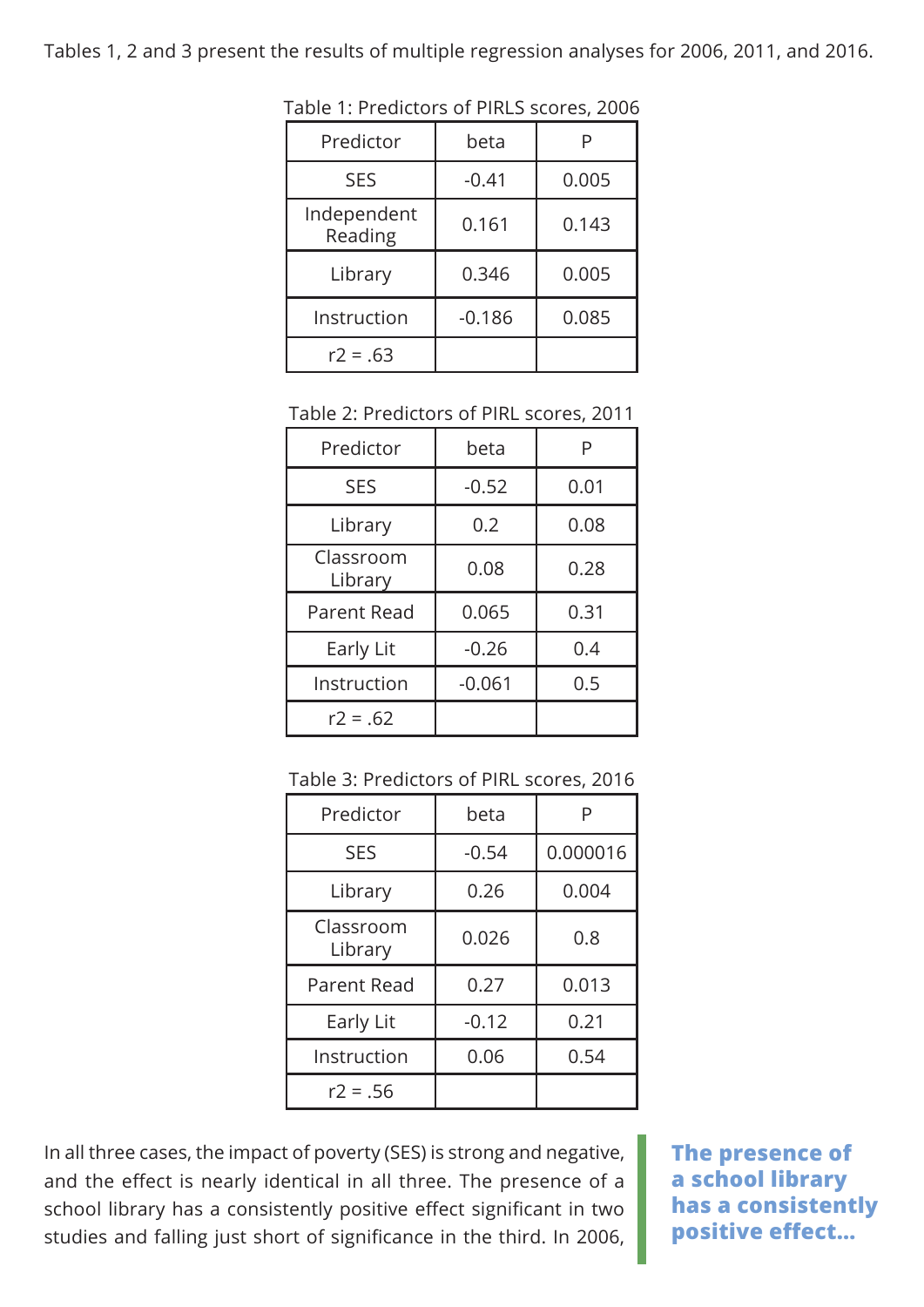the positive effect of having a library was nearly as large as the effect of poverty was negative. The amount of instruction in reading had no significant effect, and early competence in literacy, included in two studies, had a negative but statistically insignificant relationship with performance on the PIRLS test.

### **Discussion**

Our results on the impact of libraries are highly consistent with studies reporting that library quality is a clear predictor of reading achievement (see especially **[Keith Curry Lance's school](http://keithcurrylance.com/school-library-impact-studies/)  [library impact studies](http://keithcurrylance.com/school-library-impact-studies/)**, as well as studies reporting that direct instruction in phonics and phonemic awareness has little or no effect of reading comprehension (Krashen, 2001, 2009; McQuillan, 2018; Bowers, 2020). The lack of support for early literacy reported here runs counter to common wisdom.

**The negative effect of poverty on all aspects of student achievement has been reported consistently…**

The negative effect of poverty on all aspects of student achievement has been reported consistently since it was first studied decades ago. Highly plausible explanations for the negative correlation with poverty includes lack of medical care and nutrition for children of poverty (e.g. Coles 2008/2009 on hunger). Another is a lack of reading material: children of poverty have fewer books in the home and attend schools with less reading material and live-in neighborhoods with less well-supported public libraries (Krashen, 2004).

The clear winner in boosting reading achievement appears to be providing access to books, which in turn helps create a pleasure reading habit, which in turn results in better scores on tests such as the PIRLS, and in turn contributes to school and life success. Note. The correlation between amount of parental reading and SES was positive both times it was investigated, but this predictor survived the multiple regression only in the 2016 analysis. The reason for this is not yet clear.

**The clear winner in boosting reading achievement appears to be providing access to books…**

# **References**

Bowers, J.S. (2020). Reconsidering the evidence that systematic phonics is more effective than alternative methods of reading instruction. *Educational Psychology Review*, 32, 681–705.

Coles, G. (2008/2009). Hunger, Academic Success, and the Hard Bigotry of Indifference *Rethinking Schools*. 23,2. Retrieved from: **[https://rethinkingschools.org/articles/hunger-academic](https://rethinkingschools.org/articles/hunger-academic-success-and-the-hard-bigotry-of-indifference/)[success-and-the-hard-bigotry-of-indifference/](https://rethinkingschools.org/articles/hunger-academic-success-and-the-hard-bigotry-of-indifference/)**

Coles, G. (2019). Cryonics phonics: Inequality's little helper. *New Politics*, 18(3), Retrieved from: **[https://newpol.org/issue\\_post/cryonics-phonics-inequalitys-little-helper/](https://newpol.org/issue_post/cryonics-phonics-inequalitys-little-helper/)**